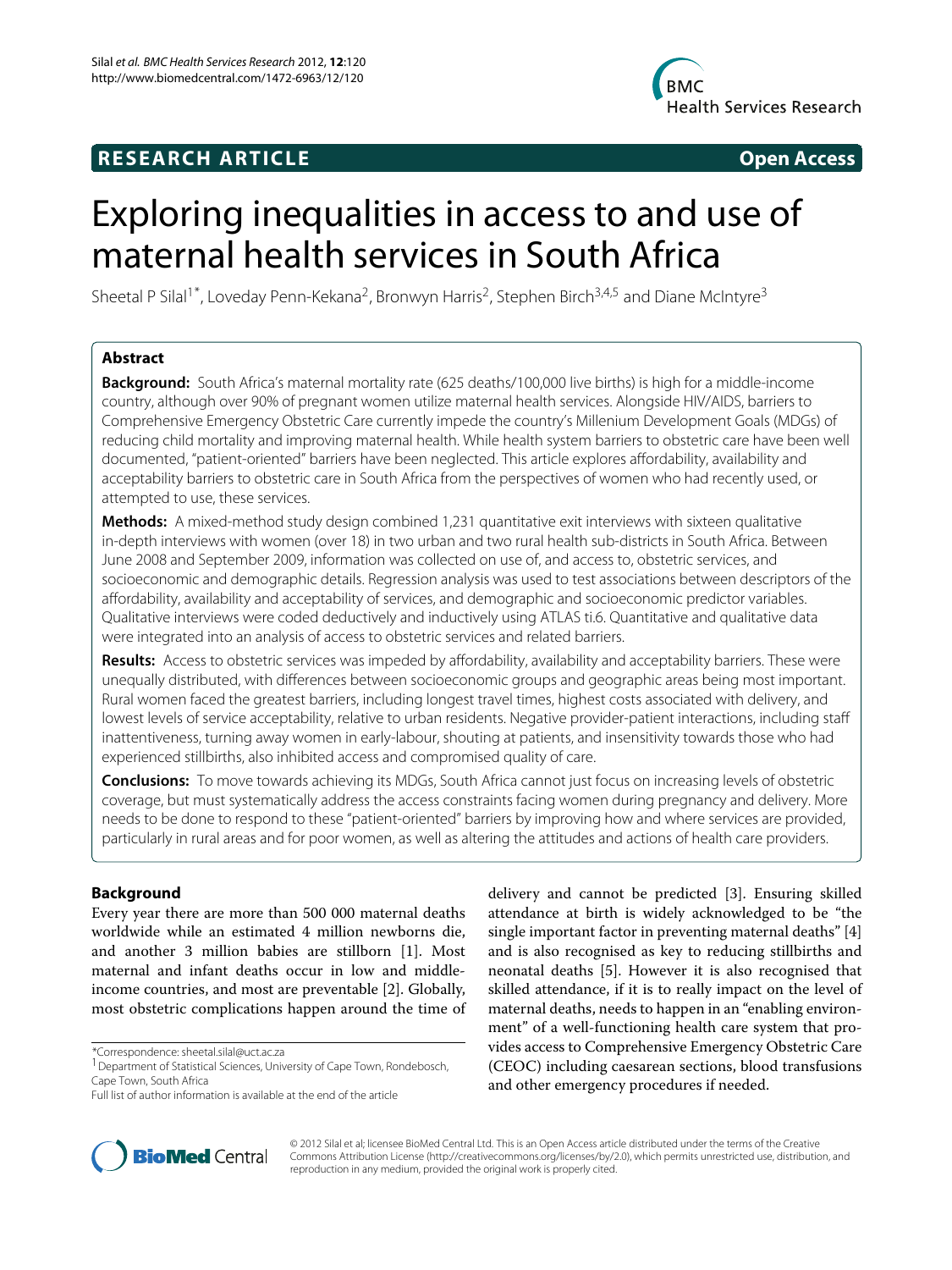A recent review of South Africa's progress towards achieving the Millenium Development Goals (MDGs) suggests that while substantial progress has been made towards some goals, South Africa will fall well-short on achieving MDGs 4 and 5 (a two-thirds reduction in child mortality rate and a three-quarters reduction in maternal mortality rate) [\[6\]](#page-10-5). The reported maternal mortality rate (MMR) in South Africa is contested [\[7](#page-10-6)[,8\]](#page-10-7). The latest report on South Africa's progress in meeting the MDG goals estimates the maternal mortality rate to be 625 deaths per 100,000 live births for 2007; almost double the estimated rate for 2001 of 369 [\[9\]](#page-10-8). The Minister of Health recently admitted to parliament that "with regard to curbing child and maternal mortality and improving maternal health, we are in deep trouble" (quoted in [\[10\]](#page-10-9)).

This MMR is high for a middle-income country, particularly considering that South Africa has high overall reported levels of utilisation of maternal health services with 92% of women reporting one or more ante-natal care (ANC) visit and 91.5% of women having a skilled attendant at delivery [\[11\]](#page-10-10). However, these aggregate data hide variations in use by race, urban/rural residence and socioeconomic status - for example in 2003 skilled attendant at delivery for urban women was 94% compared to 85% for rural. Similarly, poor and Black African women were less likely to have a skilled attendant at delivery than their wealthier or white counterparts.

Maternal deaths in South Africa are notifiable and investigated by the National Committee on the Confidential Enquiry into Maternal Deaths (NCCEMD). The NCCEMD (2008) identifies the HIV/AIDS epidemic as one explanation for South Africa's high MMR, and estimates the institutional MMR for HIV-positive women to be almost ten times that of HIV-negative women. ANC surveillance data estimates that 29% of pregnant women are HIV positive [\[12\]](#page-10-11). The NCCEMD report also suggests problems with access to services contributes to maternal deaths . The report identifies patient-orientated factors as contributing to 45.9% of maternal deaths. The two leading patient-orientated factors are a delay in seeking medical help (26.8% of maternal deaths) and not attending or infrequent attendance of ANC (23.7% of maternal deaths) [\[13\]](#page-10-12).

While health system barriers to access to obstetric care have been fairly well documented in South Africa [\[6,](#page-10-5)[13\]](#page-10-12), "patient-oriented" barriers to access have been neglected; yet it is crucial to understand, from those needing such services themselves, what these barriers involve. This article therefore explores barriers to access to obstetric care in South Africa from the perspectives of women with needs for care who had recently used, or attempted to use, such care. This is part of a study carried out by a South African/Canadian research collaboration - Researching Equity in Access to Health Care (REACH) - which seeks

to explore access barriers to health care in South Africa through three health interventions, viz. maternal health deliveries, tuberculosis care and anti-retroviral therapy for HIV. Access here is defined as the "degree of fit" between the needs of pregnant women during labour and delivery and health system responses. It is comprised of three interlinked dimensions; namely **availability** (e.g. physical location of health facility relative to the population served), **affordability** (e.g. the degree of fit between the health service related costs and the ability of households to meet these costs) and **acceptability** (e.g. providers' attitudes to and expectations of patients and vice versa). Access represents the *opportunity* or *freedom* to utilise services [\[14\]](#page-10-13).

## **Methods**

To explore access to obstetric services from the perspectives of women needing such care, this study drew on mixed methods, sequentially combining quantitative exit interviews (QUAN) with fewer, but detailed, qualitative in-depth interviews (qual) with women who had recently used obstetric services, resulting in a QUAN-qual study design [\[15\]](#page-10-14).The qualitative phase (Phase 2), while conceptualised at the same time as the quantitative phase (Phase 1), and therefore complementary from the outset, also had the advantage of being conducted after Phase 1 and could be used to triangulate and explore some of the themes emerging from the quantitative data alongside building the larger 'access' picture from patient and provider perspectives. Data from both sets of interviews were integrated in the analysis, which sought "elaboration, enhancement, illustration and clarification of the results from one method with results from the other method"; a complementarity approach ([\[16\]](#page-10-15) quoted in [\[17\]](#page-10-16), p.22).

## **Quantitative Phase: Sampling methodology and data**

Two urban and two rural health sub-districts in South Africa were purposively selected as study sites. The rural sites were chosen because both are Demographic Surveillance System sites and we could draw on existing secondary datasets and contribute to building knowledge in these areas; and the urban sites were selected in large metropolitan areas in consultation with user partners – district managers and local authorities - familiar with sub-districts facing 'typical' access challenges. The four sub-districts were extremely geographically dispersed making contamination of information unlikely. An exit interview questionnaire was developed to collect information on the use of, and access to, maternal health services as well as socioeconomic and demographic information. Utilisation details included type of delivery and number of nights spent at the facility, while access information related to the availability, affordability and acceptability of services e.g. travel time to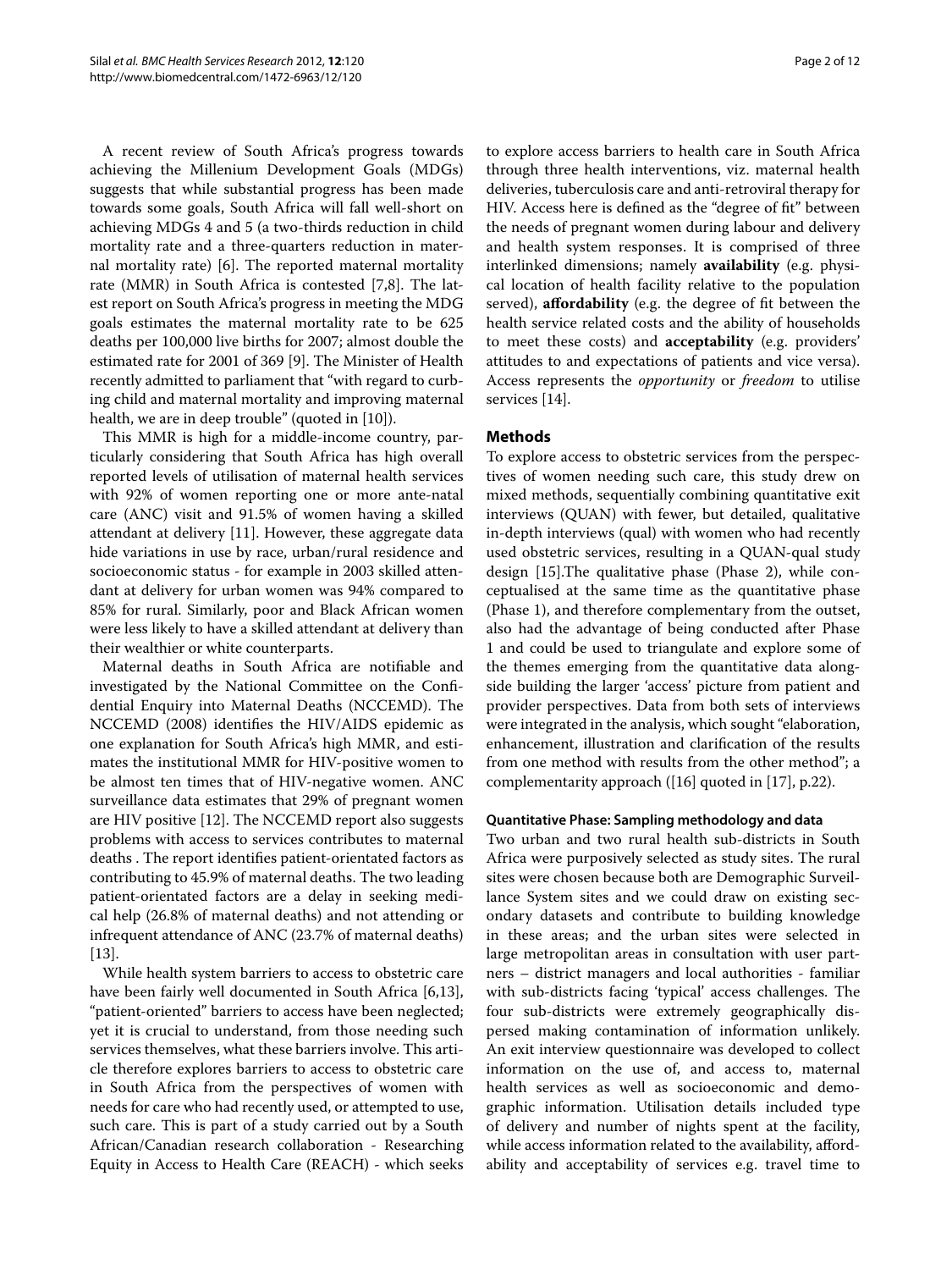facility, costs incurred and health workers' attitudes to patients.

A sample size of 300 women per site was calculated based on an anticipated analysis of socio-economic inequalities in use of obstetric health services (*χ*<sup>2</sup> Goodness of Fit test,80 % power, medium effect size). All obstetric health facilities in the rural sub-districts were included, and the number of interviews per facility was proportional to the number of deliveries that took place in those facilities. In the urban sub-districts, obstetric health facilities were selected using the probability proportional to size methodology [\[18\]](#page-10-17). The interview included questions on the experience of delivery and therefore was conducted as patients left the facility. All women above the age of 18 who had been discharged from the post-natal ward were eligible for selection. Patients were selected systematically for interview until target sample sizes were reached for all facilities.

#### **Quantitative Phase Data Analysis**

Completed questionnaires and records were entered into EpiData v1.3 and analysed in Stata  $^{\circledR}$ 10. To develop an indicator of socioeconomic status (SES) multiple correspondence analysis was conducted on several household level variables including type of house, material of walls, type of toilet, primary source of energy for cooking and ownership of assets such as a vehicle, fridge and livestock etc. The first dimension captured 65% of total inertia and was adopted as the index for socioeconomic status.

Descriptive statistics were calculated. Differences between categorical variables were tested using the Chisquare test of association and differences between ordinal variables were tested using a Chi-square test for Trend. The non-parametric Kruskal Wallis test was used to compare continuous distributions between two groups. Multiple Linear Regression analysis was also used to test associations between descriptors of the affordability, availability and acceptability of services and demographic and socioeconomic predictor variables. Where the dependent variable was categorical, logistic regression was used.

Proxies were used to estimate the availability, affordability and acceptability dimensions of access. The amount of time taken in minutes for the patient to travel to the facility was used as the proxy for availability of the service. If patients travelled to a primary health care facility and needed to be moved to a district hospital by ambulance, then only the travel time from the primary health care facility to the district hospital was recorded. The total amount of money spent on the day of delivery measured as a percentage of annual household expenditure, was the estimator of affordability. This amount comprised money spent on transport, supplies such as sanitary towels and nappies, food, phoning and money used to pay someone

for taking over tasks that the patient would be completing such as childcare. South Africa's legislation prohibit user fees being charged for maternal services at public facilities and none of the sample subjects reported expenditures on medicines. In the logistic regression, the proxy for acceptability was the response to the statement "The health worker is too busy to listen to my problems". Additionally, other acceptability variables, including levels of respect and whether health workers understood the difficulty of labour were also considered in a separate analysis.

#### **Qualitative Phase: Sampling methodology and data**

A delayed start to the quantitative phase of work in one rural sub-district meant that the qualitative phase could only be completed in three of the four sub-districts. In this phase, in-depth interviews were carried out with women chosen through a purposeful selection methodology to reflect a range of different delivery experiences, and with a particular focus on women who had obviously faced problems accessing services. As this was a facility-located, rather than community-based, sample of women, those who had given birth before they got to the facility, known as Born Before Arrivals (BBAs), were used as a proxy for women who were not able to access services. A total of 16 women who had recently delivered, in most cases at the facility were interviewed shortly after the birth. Followup interviews were conducted with six of these women a few weeks later in their own homes. Eight women were BBAs, five had had successful deliveries (three normal vaginal deliveries and two caesarean sections), and three had experienced stillbirths.

Interview guides were loosely structured to explore patients' life narratives, starting with their latest pregnancy and birth experience, and extending to previous pregnancies and engagements with the health system, as well as their life circumstances and backgrounds more generally. The women were interviewed by trained fieldworkers with previous qualitative research experience and interviews were conducted in the participants' own language. These were audio-taped, transcribed and translated into English, and pseudonyms were assigned to protect confidentiality. For those women who were interviewed twice, the research team reviewed the initial interview and identified questions (for clarification and/or further exploration) for the follow-up interview. Interviews were independently coded using ATLAS ti.6 by at least two members of the research team. Coding was both deductive, using a codebook constructed around key access issues, and inductive, allowing for themes to emerge from the data.

#### **QUAN-qual integration Phase**

The data and preliminary analyses from both the quantitative and qualitative interviews were then integrated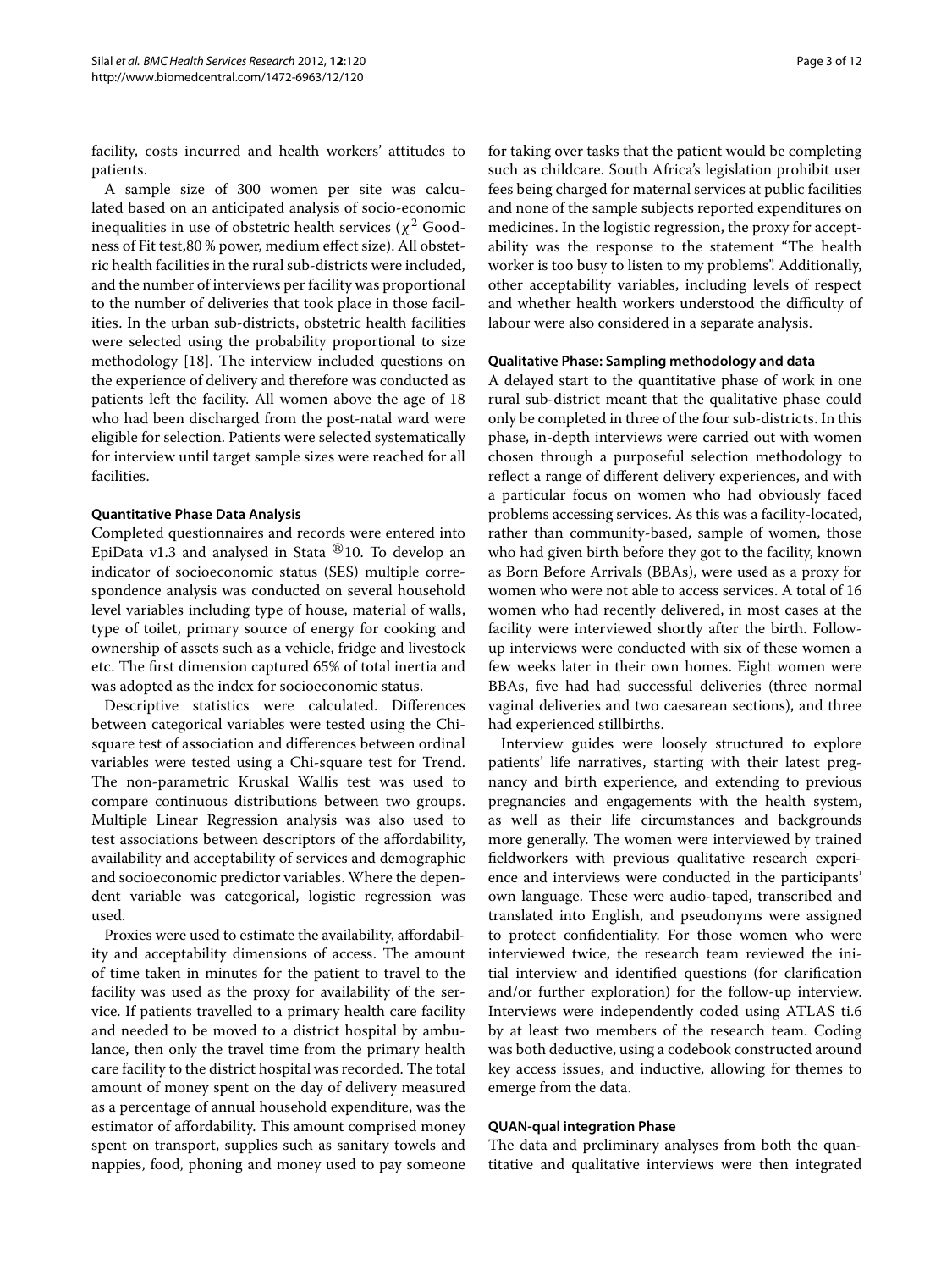into a broader analysis of access to obstetric services from perspectives of women across and within the study sites. Thematic areas explored in this integrated approach included the availability, affordability and acceptability of obstetric services and barriers to access along each of these dimensions.

#### **Other methodological issues**

The data were collected over a period of 15 months between June 2008 and September 2009. The Universities of Cape Town, Witwatersrand and Kwa-Zulu Natal and the South African Provincial Health Research Committees granted ethical clearance and informed, written consent was obtained from the women for the quantitative exit and in-depth interviews.

## **Results**

#### **Patient Characteristics**

There was an approximately equal distribution of study participants in urban (51%) and rural (49%) sites with the majority of participants (69% and 100% in urban and rural sites respectively) belonging to the Black African race group (Table [1\)](#page-4-0). Eighteen percent of participants were between 18 and 20 years old with 56% of participants belonging to the 21 to 29 years age category. More participants in rural sites were married or living with a partner than in urban sites (73% vs 69%). The caesarean section rate did not differ significantly between study participants in urban and rural sites ( $p = 0.71$ ). Of the 1,231 study participants, 1,022 patients had agreed to be tested for HIV during their antenatal care and 276 (27% of those tested) were HIV positive. Among HIV positive participants, 58% were from rural sites and 76% were classified as poor.

## **Availability**

Table [2](#page-5-0) provides the regression results on proxies for availability, affordability and acceptability of obstetric services while Table [3](#page-6-0) provides the reference categories for the independent categorical variables. The total variability explained by predictors in the multiple linear regression model for availability is 30.5%. The model shows significant associations between travel time to the facility and education, age, site and type of facility (p*<*0.05). Those who completed high school and those who had a tertiary qualification travelled 17 ( $p=0.02$ ) and 23 ( $p=0.01$ ) minutes less respectively on average than those without, or with only primary education to get to their facility, holding all other variables constant. Year on year increases in age were associated with a 0.9 minute average drop in travel time holding other variables constant (p=0.006). The reference category for the site variables is Rural1. Patients in site Urban1 took on average 8.5 minutes less to get to the facility than patients in site Rural1 (p=0.049), while those in the second rural site took on average 56 minutes longer than patients in Rural1 holding all variables constant (p*<*0.001). Differences in average travel time between Rural1 and Urban2 were not statistically significant. Patients who were travelling to primary health care clinics took on average 23 minutes less than those travelling to district hospitals, holding all other variables constant (p*<*0.001). Travel time was also associated with socioeconomic status, though this result was not significant with a p-value between 0.05 and 0.1. Here, being wealthier was associated with a shorter travel time to delivery facility compared to the poorest quintile.

#### **Affordability**

The total variability explained by predictors in the multiple linear regression model for affordability is 14%. The proxy for affordability, total costs incurred on the day of delivery as a percentage of annual household expenditure, is significantly associated with socioeconomic and demographic variables such as the socioeconomic index (SES variable in Table [2\)](#page-5-0), site and delivering at a clinic as opposed to a hospital. Associations with SES show that patients from wealthier households spent significantly less money as a percentage of household expenditure compared to patients from the poorest households holding other variables constant. This result is only significant for households in quintiles  $4$  (p= 0.03) and  $5$  (p= 0.01) and associated coefficients are quite variable as seen from the wide confidence intervals. This result is to be expected as wealthier households should find costs more affordable than poor households. Neither employment nor education yielded significant associations with costs as a percentage of household expenditure. In the urban sites, the costs as a percentage of household expenditure were on average 1% and 2% below that of Rural 1 (p*<* 0.01 for both urban sites). There is also a significant difference between the two rural sites with Rural2 having a 0.8% lower cost as a percentage of household expenditure compared to Rural1 ( $p= 0.045$ ). In these sites, those who delivered at the clinic also had a 0.6% higher cost as a percentage of household expenditure compared to those who delivered at the district hospital, holding all variables constant. This difference in cost is largely attributable to higher average spending on supplies ( $p= 0.004$ ).

#### **Acceptability**

Logistic regression performed on the binary variable "Health worker was too busy to listen to my problems" yielded significant associations with socioeconomic status, site, facility and HIV status. While not all socioeconomic associations were significant, those who fell in quintiles 2 and 3 were more likely to feel that the health worker was too busy than those in quintile 1 (the poorest). Patients in both the urban sites were on average 80% less likely to feel that the health worker was too busy compared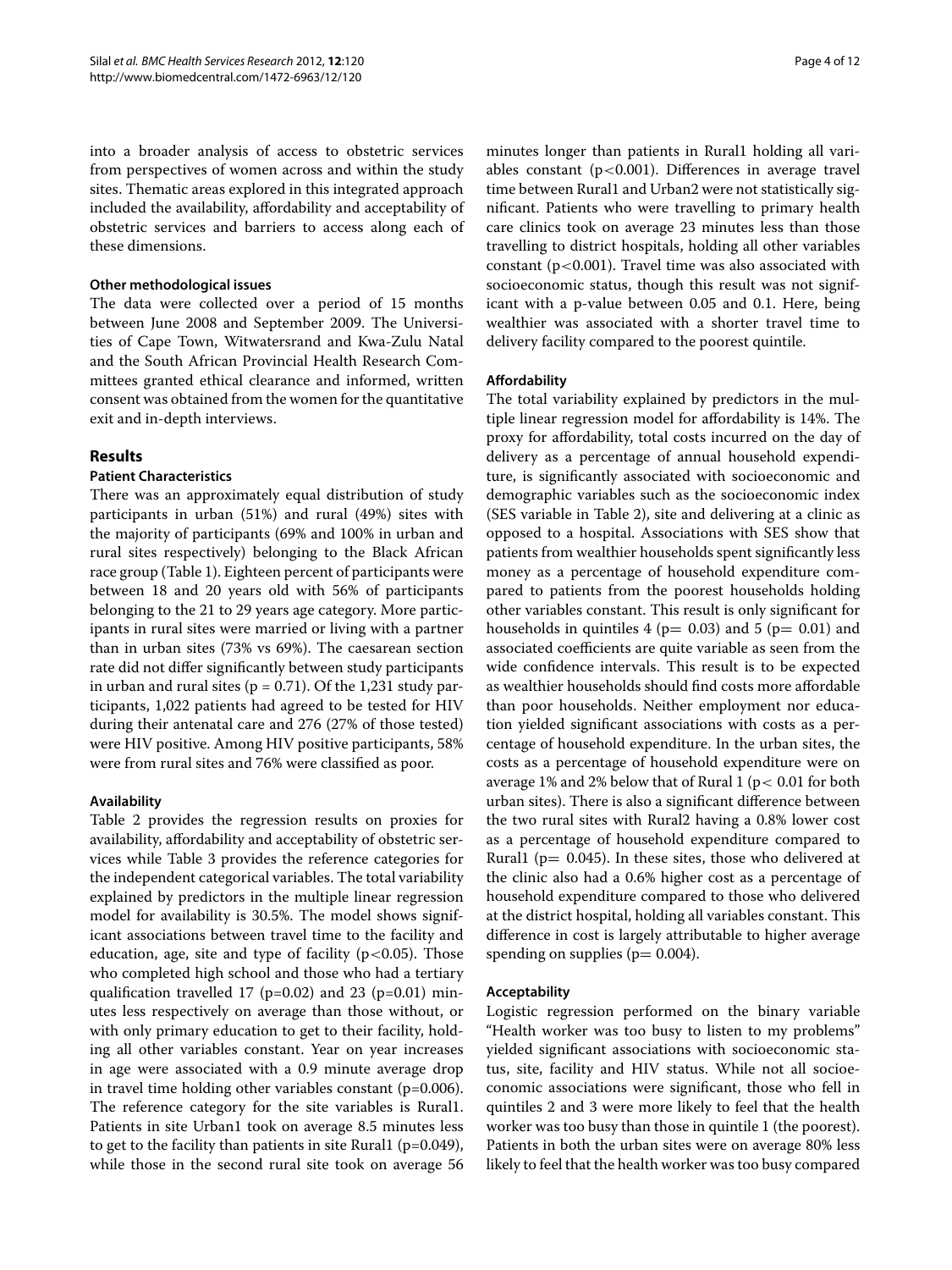## **Table 1 Patient Characteristics**

<span id="page-4-0"></span>

|                                    | Urban n (%) | Rural n (%) | Statistic (p-value) |
|------------------------------------|-------------|-------------|---------------------|
| Socio demographic Variables        |             |             |                     |
| Study Site:                        |             |             |                     |
| Bushbuckridge                      |             | 299         |                     |
| Hlabisa                            |             | 300         |                     |
| Mitchells Plain                    | 342         |             |                     |
| Soweto                             | 290         |             |                     |
| Total                              | 632 (51%)   | 599 (49%)   |                     |
| Socio-economic status: (quintiles) |             |             | Independence        |
| 1 (Poorest)                        | 14 (2.2%)   | 233 (38.9%) | $\chi^2$ = 647.1    |
| $\overline{2}$                     | 39 (6.2%)   | 207 (34.6%) | $P = 0.000$         |
| 3                                  | 132 (20.9%) | 114 (19.0%) | Location            |
| $\overline{4}$                     | 207 (32.8%) | 39 (6.5%)   | $\chi^2$ = 626.5    |
| 5 (Richest)                        | 240 (38.0%) | 6(1%)       | $P = 0.000$         |
| Total                              | 632         | 599         | Dispersion          |
|                                    |             |             | $\chi^2 = 0.005$    |
|                                    |             |             | $P = 0.945$         |
| <b>Marital Status:</b>             |             |             |                     |
| Married/Living with partner        | 389 (61.6%) | 436 (72.8%) |                     |
| Single/Divorced/Widower            | 243 (38.4%) | 163 (27.2%) | $\chi^2 = 17.57$    |
| Total                              | 632         | 599         | $P = 0.000$         |
| Race:                              |             |             |                     |
| <b>Black African</b>               | 437 (69.2%) | 598 (100%)  |                     |
| Coloured                           | 194 (30.7%) |             |                     |
| White                              | $1(0.7\%)$  |             | $\chi^2 = 219.3$    |
| Total                              | 632         | 598         | $P = 0.000$         |
| Age:                               |             |             |                     |
| $18 - 20$                          | 87 (13.8%)  | 135 (22.5%) |                     |
| $21 - 29$                          | 371(58.7%)  | 315 (52.6%) |                     |
| $30 - 39$                          | 163 (25.8%) | 137 (22.9%) |                     |
| $40 - 49$                          | 11 (1.7%)   | 11 (1.8%)   |                     |
| Greater than 50                    | $0(0\%)$    | $1(0.2\%)$  | $\chi^2 = 17.3$     |
| Total                              | 632         | 599         | $P = 0.002$         |
| <b>Education:</b>                  |             |             |                     |
| No schooling                       | $5(0.8\%)$  | 17 (2.8%)   |                     |
| Some schooling                     | 348 (55.2%) | 351 (58.6%) |                     |
| Matriculation                      | 256 (40.6%) | 207 (34.6%) |                     |
| Tertiary Education                 | 22 (3.5%)   | 24 (4.0%)   | $\chi^2 = 11.3$     |
| Total                              | 632         | 599         | $P = 0.023$         |
| <b>HIV positive:</b>               |             |             |                     |
| Yes                                | 120 (19.0%) | 164 (27.4%) | $\chi^2$ = 24.2     |
| No                                 | 470 (74.3%) | 324 (54.1%) | $P = 0.000$         |
| Missing                            | 42 (6.6%)   | 111 (18.5%) | $\chi^2$ excluding  |
| Total                              | 632         | 599         | missing values      |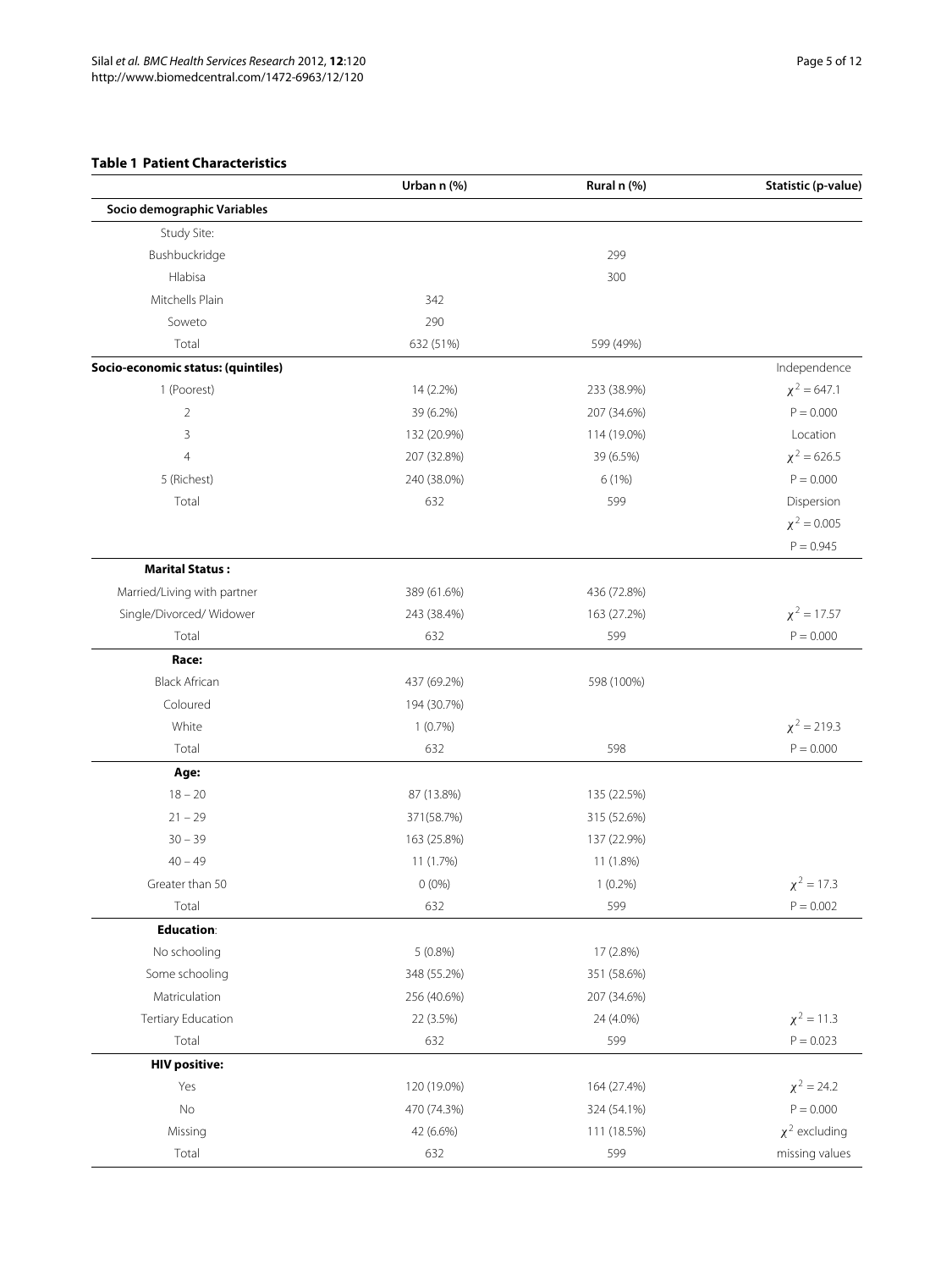| Type of delivery:       |             |             |              |  |
|-------------------------|-------------|-------------|--------------|--|
| Normal Vaginal Delivery | 491 (77.7%) | 460 (76.8%) |              |  |
| Caesarean Section       | 141 (22.3%) | 139 (23.2%) | $x^2$ = 0.14 |  |
| Total                   | 632         | 599         | $P = 0.71$   |  |

## **Table 1 Patient Characteristics** *(continued)*

Table [1](#page-4-0) provides the demographic characteristics of patient in the sample.

to patients in Rural1 (p*<*0.01), while patients in Rural2 were 3.4 times more likely to feel that the health worker was too busy compared to patients in Rural1 (p*<*0.01). Those delivering in primary health care facilities were 3.7 times more likely than those delivering at hospitals to feel that the health worker was too busy (p*<*0.01) and those who were HIV positive were 1.5 times more likely to feel the same way ( $p=0.03$ ).

As acceptability of services is a very broad dimension of access, other proxies are also considered. These include, among others, feeling respected by health workers, being shouted at during labour, having your privacy respected and being able to talk to a doctor privately. These proxies speak to a number of issues regarding patient-staff engagement. Hypothesis test results for other proxies of acceptability in Table [4](#page-6-1) show that a greater proportion

#### <span id="page-5-0"></span>**Table 2 Regression Results**

| Availability                               | <b>Affordability</b>                                                                     | Accessibility                                                      |  |
|--------------------------------------------|------------------------------------------------------------------------------------------|--------------------------------------------------------------------|--|
| Travel Time to facility<br>(minutes)       | Total costs incurred on day of<br>delivery as a percentage of House-<br>hold expenditure | Health worker too busy<br>to listen to my problems<br>$(Aqree= 1)$ |  |
| $\beta$ Coefficient (95% C.I.)             | $\beta$ Coefficient (95% C.I.)                                                           | Odds ratio (95% C.I.)                                              |  |
| 30.5%                                      | 14.0%                                                                                    | 18.3% (Pseudo)                                                     |  |
| 17.04 (-1.8, 35.8) **                      | $-0.0012$ $(-0.009, 0.007)$                                                              | $1.47(0.9, 2.3)$ **                                                |  |
| $-11.34 (-24.6, 1.9)$ **                   | $-0.0035(-0.012, 0.005)$                                                                 | $1.79(1.0, 3.1)^*$                                                 |  |
| $-9.35$ $(-23.9, 5.18)$                    | $-0.0105$ $(-0.020, -0.001)^{*}$                                                         | 0.86(0.4, 1.8)                                                     |  |
| $-12.76$ ( $-27.1$ , 1.6) **               | $-0.0133(-0.023, -0.004)^{*}$                                                            | 1.01(0.5, 2.2)                                                     |  |
| $-3.49(-12.0, 5.0)$                        | $0.0026$ (-0.005, 0.010)                                                                 | 0.64(0.3.1.3)                                                      |  |
| $-0.64$ $(-7.7, 6.4)$                      | $0.0005 (-0.004, 0.005)$                                                                 | 0.76(04, 1.3)                                                      |  |
| $-9.95$ $(-22.5, 2.6)$                     | $-0.0061$ $(-0.014, 0.002)$                                                              | 1.26(0.2, 9.2)                                                     |  |
| $1.99(-5.6, 9.6)$                          | $-0.0012$ $(-0.005, 0.003)$                                                              | 0.94(0.7, 1.3)                                                     |  |
| $-1.59(-7.4, 4.3)$                         | $-0.0005 (-0.005, 0.004)$                                                                | 1.01(0.6, 1.7)                                                     |  |
| $-13.23$ (-26.8, 0.4) **                   | $0.0046$ (-0.002, 0.011)                                                                 | 1.38(0.8, 2.5)                                                     |  |
| $-17.02$ ( $-30.9$ , $-3.1$ ) <sup>*</sup> | $0.0053(-0.001, 0.012)$                                                                  | 1.07(0.6, 2.0)                                                     |  |
| $-22.71$ (-40.4, -5.0) <sup>*</sup>        | $0.0007$ (-0.009, 0.011)                                                                 | 0.67(0.2, 2.8)                                                     |  |
| $5.29(-5.1, 15.6)$                         | $0.0003$ (-0.003, 0.004)                                                                 | 1.31(0.9, 2.0)                                                     |  |
| $-0.88$ ( $-1.5$ , $-0.2$ ) <sup>*</sup>   | $-6.26 \times 10^{-06}$ (-0.0004, 0.0004)                                                | 0.98(0.95, 1.0)                                                    |  |
| $-8.48$ ( $-16.9$ , $-0.0$ ) <sup>*</sup>  | $-0.0102$ $(-0.018, -0.003)^*$                                                           | $0.2$ (0.1, 0.4) <sup>*</sup>                                      |  |
| 55.73 (42.1, 69.3) *                       | $-0.0084$ $(-0.017, -0.0002)^{*}$                                                        | $3.41$ (2.1, 5.6) <sup>*</sup>                                     |  |
| $4.87$ (-6.3, 16.1)                        | $-0.0211 (-0.029, -0.013)^{*}$                                                           | $0.23(0.1, 0.5)$ <sup>*</sup>                                      |  |
| $-23.3$ ( $-29.2$ , $-17.5$ ) <sup>*</sup> | $0.0066$ (0.003, 0.010) <sup>*</sup>                                                     | 3.69(1.9, 7.0)                                                     |  |
| $0.31$ (-9.0, 9.6)                         | $0.0010 (-0.004, 0.006)$                                                                 | $1.51(1.0, 2.2)^{*}$                                               |  |
|                                            | $0.0013$ (-0.004, 0.006)                                                                 | $0.70(0.5, 1.1)$ "                                                 |  |
| 84.31 (59.2, 109.4)*                       | $0.0349(0.020, 0.050)^{*}$                                                               |                                                                    |  |
|                                            |                                                                                          | <b>Access Variables</b>                                            |  |

Table [2](#page-5-0) provides the regression results on proxies for availability, affordability and acceptability.

<span id="page-5-1"></span>\*p-value*<* 0.05.

 $**$ 0.05 $\le$  p-value  $\le$  0.10.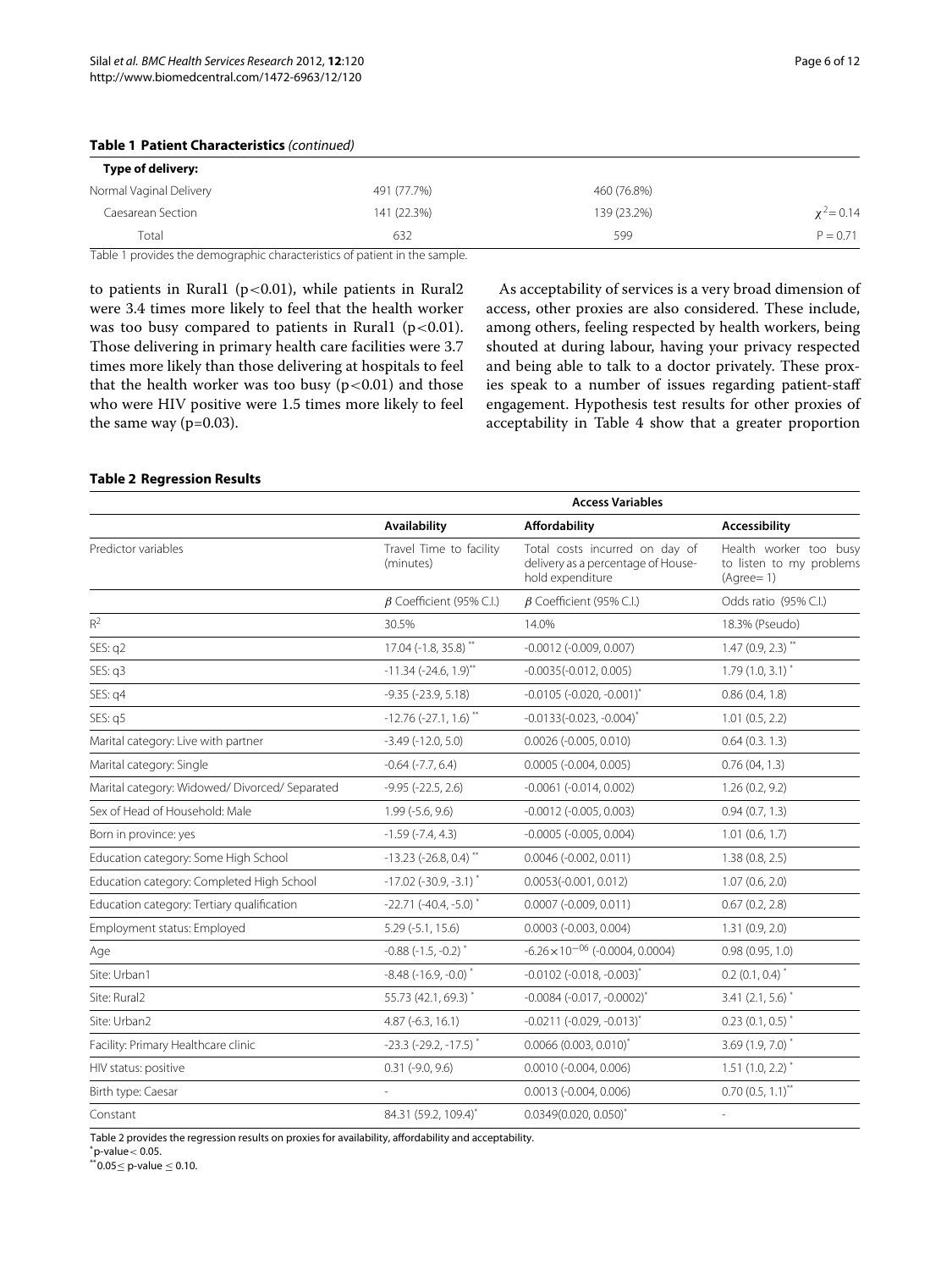<span id="page-6-0"></span>**Table 3 Reference Categories for Regression**

|                | SES: quintile 1 (poorest)                            |
|----------------|------------------------------------------------------|
| $\mathfrak{D}$ | Marital category: Married                            |
| 3              | Sex of head of household: Female                     |
| 4              | Born in Province: No                                 |
| 5              | Education category: No/Some/Completed Primary school |
| 6              | Employment status: Unemployed                        |
|                | Site: Rural 1                                        |
| 8              | Facility: District Hospital                          |
| 9              | HIV Status: Negative                                 |
| 10             | Birth Type: Normal Vaginal Delivery (NVD)            |
|                |                                                      |

Table [3](#page-6-0) provides a list of the reference categories for the regression analysis.

of participants in the rural sites felt that the health worker was too busy to attend to them compared to those in the urban sites (p*<*0.001). Respect from the health worker and having your privacy respected was also significantly higher in urban sites than rural sites (p*<*0.001 and p=0.002 respectively). The rate of being able to talk to doctors privately was low generally; very low in Rural1 and very high in Rural2 (p*<*0.001). Ethical clearance did not allow for interviews with women under the age of 18 to be interviewed and inequalities in access to obstetric care by age are assessed by comparing participants between 18 and 20 years (18% of sample) with participants over the age of 20. Table [5](#page-7-0) shows that while no significant age group differences were found in the proportion of individuals feeling respected by the health worker, participants from the 18 to 20 age group were more satisfied with the service at the facility. While 17% of women reported that health care workers shouted at them during labour, there was no significant difference between the two age groups. The proportion of participants in the 18 to 20 age group agreeing that doctors explained what to expect when giving birth was significantly lower than that of participants older than 20 (p=0.05). Eighty five percent of women in the 18 to 20 age group were in labour for the first time and

|  |  | Table 4 Hypothesis Testing for Acceptability of obstetric services |  |
|--|--|--------------------------------------------------------------------|--|
|  |  |                                                                    |  |

significantly fewer felt that the health workers understood the difficulty of labour compared to the older participants (p=0.026), 27% of whom were undergoing their first delivery. A significantly greater proportion of HIV positive participants felt that health workers were too busy to attend to them (p=0.000) though there was no significant difference between HIV positive and negative patients in feeling respected by the health worker. A significantly greater proportion (63%) of HIV positive participants felt that they were able to talk to doctors privately compared to HIV negative patients (p*<*0.001).

## **Access constraints faced by women who delivered before arriving at a facility**

The qualitative data highlight the range of availability, affordability and acceptability constraints faced by pregnant women, particularly for the eight women who had delivered before they arrived at a health facility. While a relatively heterogeneous group, with a range of different reasons for not giving birth in a facility, all had originally intended to deliver at a facility - although two had given up on this intention due to poor interactions with the health service during ANC or early in labour.

One woman who "gave up" had been in denial about her pregnancy, which she kept secret. She had struggled to access services during ANC and once had been turned away because she went "on the wrong day", with the financial implications being too costly to contemplate returning. Based largely on hearsay, she had feared that health care workers would "judge and shout" at her as she was young, poverty-stricken and still going to school. She told herself, "If it takes for me to give birth by myself so be it because it seems like I don't have a choice.... . I told myself I have been through a lot more than this, big thing ........ and this is just a temporary pain and it will pass". After delivering under a tree at home she was taken to the clinic by ambulance and was treated well, reflecting that "the people were very friendly, they didn't judge me in the way that I thought they would so they talked nicely actually...... I feel like I should have went to the clinic and

<span id="page-6-1"></span>

| . .<br>Urban - Rural Inequalities | . .<br>Rural1 $n$ (%) | Rural $2 \text{ n}$ $\%$ | Urban1 $n$ (%) | Urban2 $n$ (%) | Statistic (p-value) |
|-----------------------------------|-----------------------|--------------------------|----------------|----------------|---------------------|
| HW too busy                       | 65(25.6%)             | 137 (45.7%)              | 19 (6.6%)      | 44 (13.6%)     | $x^2 = 149.62$      |
| Total                             | 254                   | 300                      | 290            | 323            | $P = 0.000$         |
| HW Respect me                     | 188(62.9%)            | 197(65.9%)               | 216 (74.5%)    | 243 (71.5%)    | $x^2 = 11.55$       |
| Total                             | 299                   | 299                      | 290            | 340            | $P = 0.009$         |
| Privacy respected                 | 255(85.6%)            | 265(88.6%)               | 275 (95.2%)    | 300 (88.8%)    | $x^2 = 15.12$       |
| Total                             | 298                   | 299                      | 289            | 338            | $P = 0.002$         |
| Talk in private with doctors      | 87(29.3%)             | 219(75.8%)               | 155 (53.5%)    | 146 (42.7%)    | $\chi^2$ = 136.44   |
| Total                             | 297                   | 289                      | 290            | 342            | $P = 0.000$         |

Table [4](#page-6-1) provides additional results from hypothesis testing on other measures of acceptability.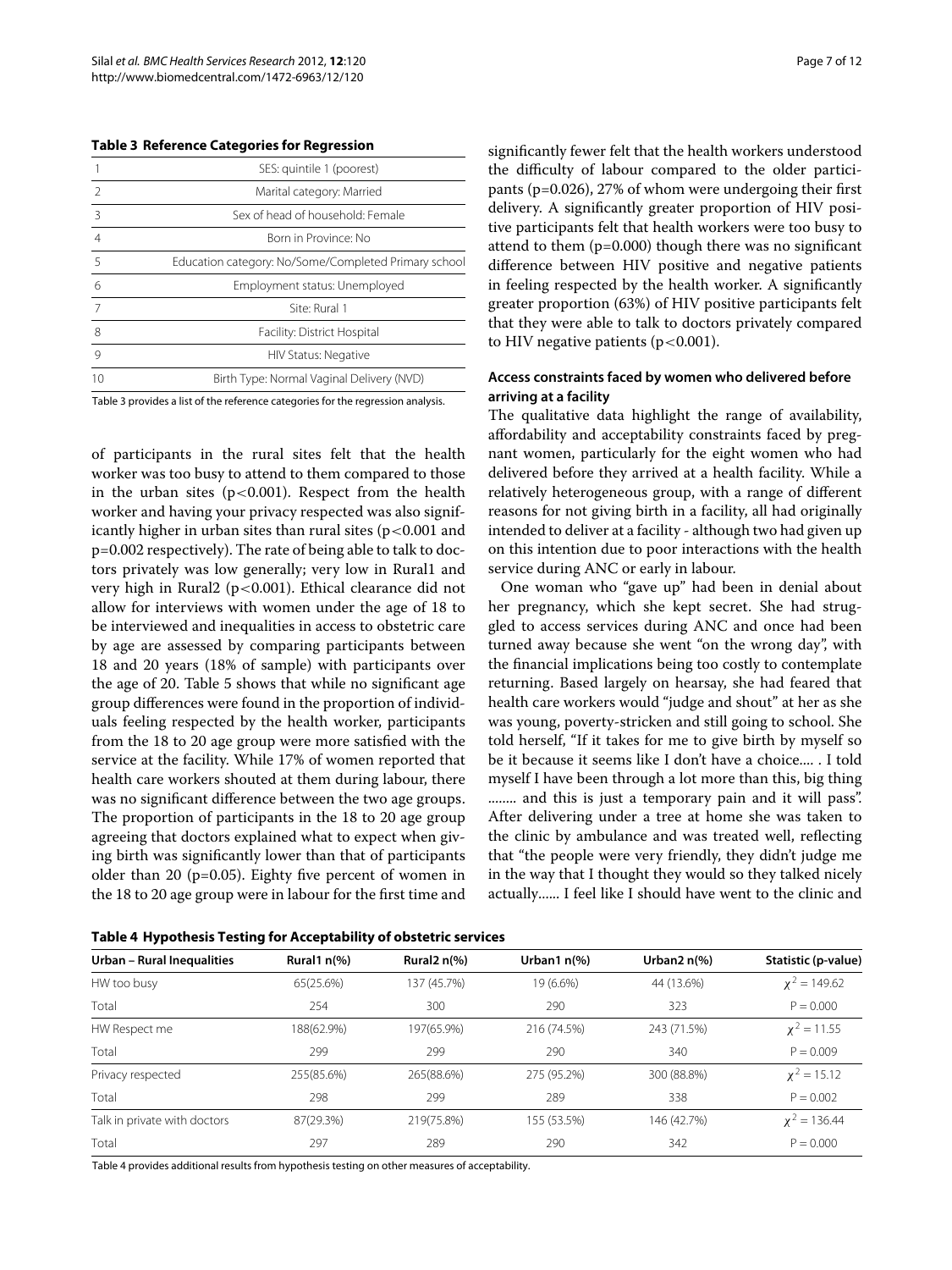| Page 8 of 12 |
|--------------|
|--------------|

<span id="page-7-0"></span>

|  |  |  | Table 5 Hypothesis Testing for Acceptability of obstetric services |
|--|--|--|--------------------------------------------------------------------|
|--|--|--|--------------------------------------------------------------------|

| <b>Age related Inequalities</b>             | 18 - 20 years n (%) | Greater than 20 years n (%)<br>Statistic (p-value) |                            |
|---------------------------------------------|---------------------|----------------------------------------------------|----------------------------|
| HW Respect me                               | 148 (66.67%)        | 696(69.25%)                                        | $\chi^2 = 0.556$           |
| Total                                       | 222                 | 1005                                               | $P = 0.452$                |
| Satistfied with service                     | 212 (95.5%)         | 917 (91.24%)                                       | $\chi^2 = 4.47$            |
| Total                                       | 222                 | 1005                                               | $P = 0.034$                |
| Shouted at during labour                    | 34 (15.32%)         | 174 (17.38%)                                       | $\chi^2 = 0.55$            |
| Total                                       | 222                 | 1001                                               | $P = 0.458$                |
| Expectations of giving birth were discussed | 161 (72.85%)        | 790 (79.16%)                                       | $\chi^2 = 5.92$            |
| Total                                       | 221                 | 998                                                | $P = 0.05$                 |
| HW understood the difficulty of labour      | 191 (86.82%)        | 918 (91.62%)                                       | $\chi^2 = 4.95$            |
| Total                                       | 220                 | 1002                                               | $P = 0.026$                |
| <b>HIV status related Inequalities</b>      | HIV positive n (%)  | HIV negative n (%)                                 | <b>Statistic (p-value)</b> |
| HW Respect me                               | 194 (68.31%)        | 549 (69.49%)                                       | $\chi^2 = 0.1373$          |
| Total                                       | 284                 | 790                                                | $P = 0.711$                |
| HW too busy                                 | 84 (30.43%)         | 139 (18.41%)                                       | $\chi^2 = 17.24$           |
| Total                                       | 276                 | 755                                                | $P = 0.000$                |
| HW understood the difficulty of labour      | 259 (91.52%)        | 712 (90.47%)                                       | $\chi^2 = 0.273$           |
| Total                                       | 283                 | 787                                                | $P = 0.601$                |
| Talk in private with doctors                | 175 (62.50%)        | 372 (47.21%)                                       | $\chi^2 = 19.33$           |
| Total                                       | 280                 | 788                                                | $P = 0.000$                |

Table [5](#page-7-0) provides additional results from hypothesis testing on other measures of acceptability.

not listened to the people...... they were not as bad as I thought or as I was told they were".

Another woman "gave up" on delivering within a facility after she had been to a clinic but was told she was only in early labour and to come back later. She pleaded with the nurses that she lived far from the clinic and that it would be hard for her to come back but she was told the clinic was full. She then went home and delivered with the help of a neighbour who was experienced in giving massage to assist women with deliveries.

Four of the women delivered at home waiting for transport (mainly ambulances), and two delivered on the way to the facility. Ambulances in five of the eight cases arrived too late for the delivery but transported the women and the new-born baby to hospital. One woman, who was having her fifth child, lived in an informal settlement and the ambulance service said it would come to the nearest clinic, which was still some distance from her house. She did not have funds to organise other forms of transport. The ambulance took four hours to get to the clinic by which time she had given birth. Her boyfriend then met the ambulance at the clinic and directed it to the shack where they lived and it picked up the woman and baby and took them to the nearest clinic. Another woman who, having her third child, lived in a hostel, and did not have funds for other forms of transport, was also told that the

ambulance would not come into the area where she lived. She was in too much pain to walk to the ambulance waiting at the gates of the compound and so gave birth in her room. The ambulance then took her and the baby to hospital.

Other women who gave birth before reaching a facility tried to organise private transport - with the help of partners or family - when they realised that the ambulance would take a while or not arrive. Some neighbours helped out by transporting them for small amounts of money (often to be paid back later), while other neighbours or a community member with a car, charged large amounts, sometimes as high as US\$55.

Another woman reported that she had started labour in the night but not been able to organise transport until 6am in the morning. She had got to the clinic but because she was in premature labour the nurses called an ambulance to transfer her to the hospital, telling her "we can do nothing for you here". The ambulance came quickly but she then gave birth a few seconds after walking to the ambulance. The ambulance driver helped her and was nice, in contrast to the nurses who remained disengaged, but the baby was stillborn. When she arrived at the hospital she was told sternly that she should have stayed at the clinic. She was then transferred to a bed and the baby placed on the floor next to her in a plastic bag.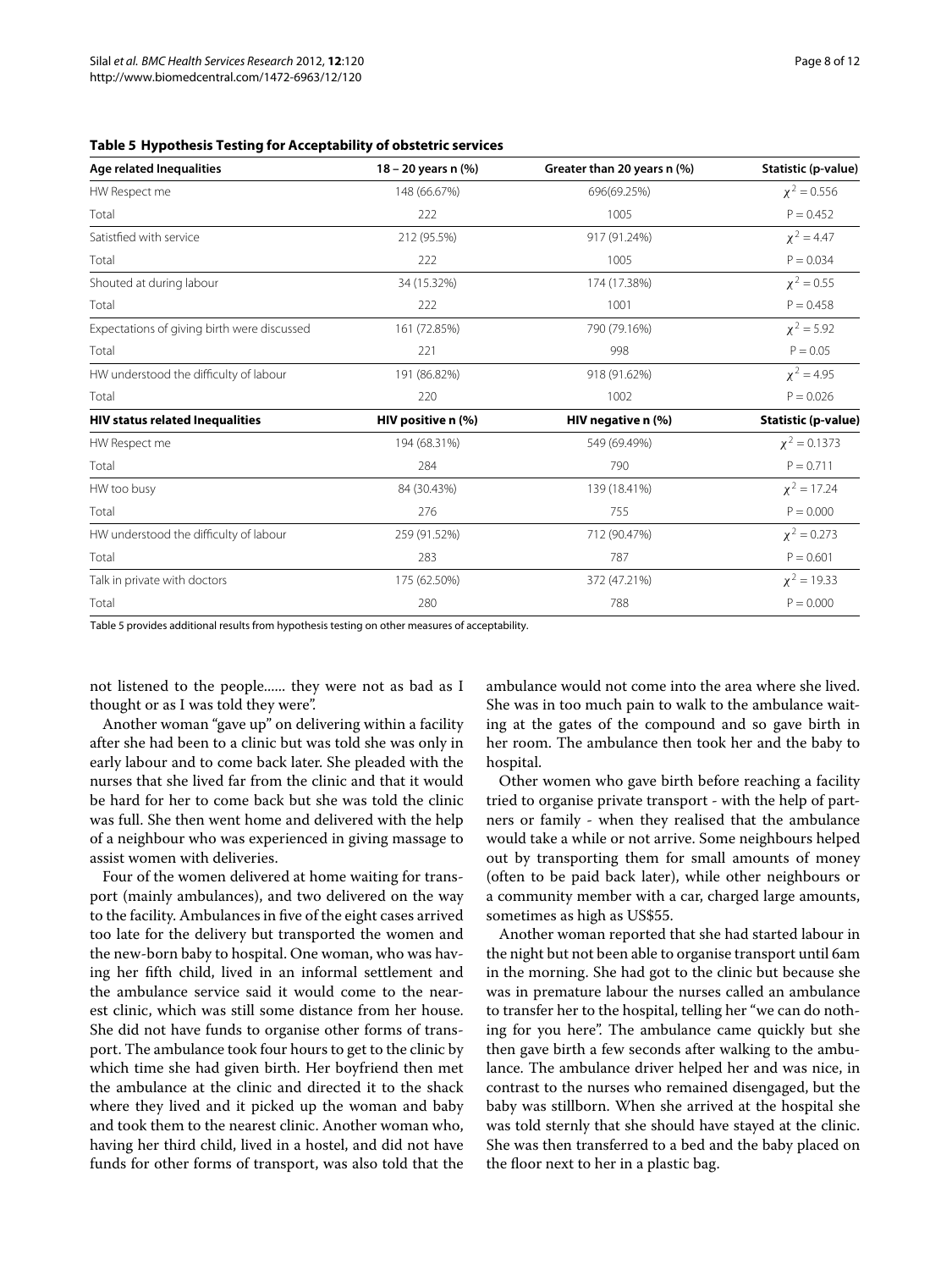#### **Qualitative findings on acceptability of services**

The qualitative interviews painted a different picture of the acceptability of the services to that emerging from the quantitative component of the study. All but one of the women interviewed expressed dissatisfaction with the quality of care that they received both during ANC and during the delivery - although in most cases there were some health care workers and aspects of their care they had been happy with. Most women recognised the difficult conditions that health care providers worked under, but still felt that they deserved to receive better care than they did. As one woman who had a stillbirth stated: "I understand that they are overworked and underpaid but it is not my problem. It should not affect my health". Complaints about the quality of care that women received included nurses "hurling insults at them", mocking women who did not understand what they were saying, "if you walked a little bit slow then they scream at you in front of the people", and not being patient or sympathetic to the pain that they were in. The four women who had stillbirths, perhaps not surprisingly due to their loss, were particularly upset about the treatment that they received. As well as echoing the complaints of all women about the overall quality of care, they were particularly upset about how they were treated after their babies had died. They felt that the way that they learned their baby had died was not good, often hearing it from health care workers talking about it among themselves and not directly. They also complained about how, after their stillbirths, they were placed in wards with women with live babies. As one woman said "I could have been better off if they took me to a room for the mentally ill people rather than in a room where there were people carrying their babies and I stayed there and I was crying cause babies were crying and I could not take it you know".

#### **Discussion**

Health and health service delivery have been affected by relics of South Africa's past including racial and gender discrimination, violence and severe income inequalities [\[19\]](#page-10-18). The government that came to power in 1994 took several steps to address inequalities in health services and to improve access, particularly in terms of availability and affordability. For example, more than 1,300 primary health care clinics were constructed in areas that were under-served [\[20\]](#page-10-19). Our findings highlight the importance of this initiative in improving service availability in relation to geographic access; the average travelling time to clinics was 23 minutes less than to hospitals. Nevertheless, travelling times can be high in rural areas (even to clinics) and accessing transport to a health facility can be problematic. This is highlighted in the qualitative findings where most women who delivered before arrival at a facility did so while waiting for transport, particularly ambulances. Importantly, this is not only a problem in rural areas but also in urban informal settlements where ambulances sometimes refuse to go. Thus making obsetric care more available involves more than just the number and proximity of facilities.

Another initiative of the first democratically-elected government was the removal of user fees for all services for pregnant women and children under-six years at public sector facilities. This served to reduce the financial barriers to accessing delivery, and other maternal and child health services. However, our findings indicate that some affordability barriers remain, as patients still have to bear costs, which can sometimes be quite high, for transport to reach facilities and to purchase supplies required for the delivery. This is particularly true for rural areas. The qualitative data highlights that transport costs in particular create a barrier to access when public transport is not accessible (e.g. at night) and there are difficulties in getting ambulances; the costs of private transport can be beyond the reach of many households. It is important to recognise that there is sometimes a trade-off between availability and affordability; while clinics are more geographically accessible than hospitals, costs to patients at clinics are higher than at hospitals largely due to the greater need to purchase supplies for a delivery in clinics. Acceptability of services is also perceived to be worse at the clinic level.

Despite the policy efforts to improve availability and affordability of health care, there have been severe problems with implementation of some of these policies, as well as with the training, distribution and motivation of health care workers [\[20\]](#page-10-19). Indeed, some of the policies, particularly the free care for pregnant women and young children, contributed to declining staff morale as it was introduced without engagement with frontline health workers and increased staff workloads as demand increased without corresponding increases in real resources to meet those demands [\[21,](#page-10-20)[22\]](#page-10-21). This is particularly true for rural areas. As our results show, the acceptability dimension represents a barrier to service access. The quantitative results highlight how a greater proportion of patients in rural sites felt that the health worker was too busy. The same was felt for HIV positive patients across all four sites. The qualitative results highlight how one bad experience of health services (e.g. being turned away from ANC services due to coming on the "wrong day") can translate into not wanting to return to a health facility for delivery. Poor staff engagements with patients range from shouting at patients during labour (reported by 17% of patients) to highly insensitive behaviour towards patients who had experienced stillbirths.

Although South Africa has high levels of maternal health service utilisation, with over 90% of pregnant women attending ANC and having a skilled attendant at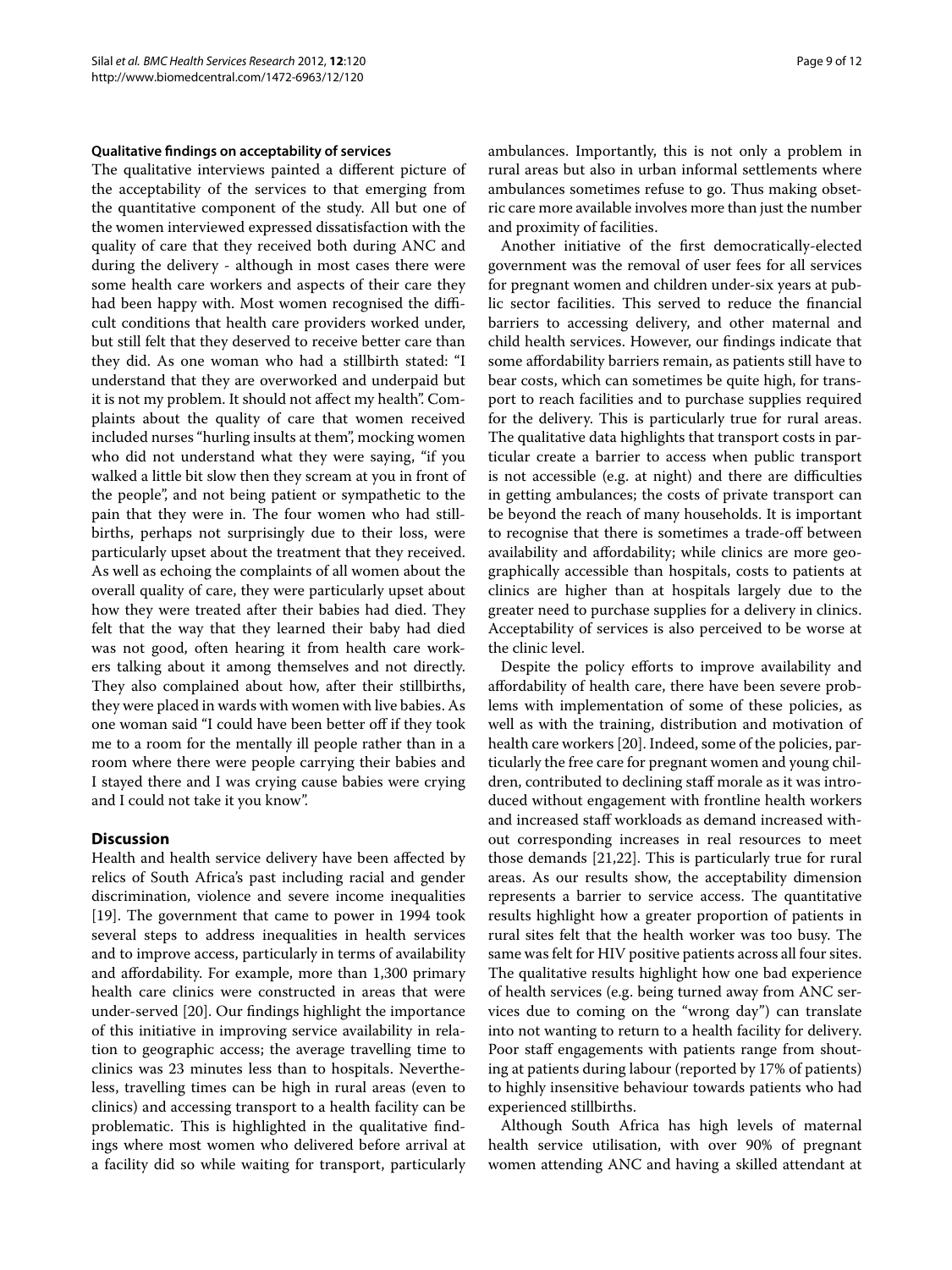delivery, our study demonstrates that many women still face considerable access barriers. Rural women face the greatest access barriers, such as experiencing the longest travel times, the highest costs associated with delivery and lowest service acceptability relative to women living in urban areas. Although sometimes not statistically significant, there was also a strong socioeconomic relationship with worse access for poorer women, particularly in terms of the availability and acceptability dimensions. Although focusing on utilisation of maternal health services rather than access issues, Say and Raine (2007)[\[23\]](#page-10-22), Houweling (2007)[\[24\]](#page-10-23), and Gabrysch and Campbell (2009)[\[3\]](#page-10-2) similarly noted inequalities in favour of wealthier women and urban dwellers. Acharya (2009)[\[25\]](#page-10-24) also found that rural women had difficulty in accessing emergency obstetric care in district hospitals owing to barriers like distance, cost of transport, shortage of medicines at the hospital and problems with staff attitude towards the poor.

High levels of deliveries attended by skilled health workers are not enough to prevent maternal mortality. Lengthy travel times to facilities and delays in securing transport contribute to maternal mortality. Studies in parts of India found that between 42% and 52% of maternal deaths occurred at home or in transit to the hospital [\[26\]](#page-10-25). Further, as noted by Thaddeus and Maine (1994), getting to a health facility is only one element of the access challenge; getting good quality of care at the facility is entirely another issue [\[27\]](#page-11-0). Poor provider-patient interactions, including inattentiveness of staff to a patient's condition and turning women away due to not being "ready" to deliver, can also contribute to avoidable maternal deaths.

In order to move towards the MDGs, it is essential to focus not simply on increasing maternal service coverage levels, but to address systematically all of the access constraints that pregnant women face. As noted by Gabrysch and Campbell (2009, p1)[\[3\]](#page-10-2), "it is important to consider as many influential factors as possible in any analysis of delivery service use".

#### **Limitations of study**

This study was facility-based and therefore only interviewed women who had used services, either at delivery or soon after delivery and hence had overcome any barriers to access to services. Although a household survey would potentially provide a more representative sample of the populations of the study sites this was not possible for the current study. We are therefore analysing the size and nature of barriers to access among this group of facility 'users' in order to assess the distribution of these factors within and between the study populations. We do not know the stories or experiences of women who did not use the health care facilities studied and hence the size and nature of access barriers among non-users may be very different to those identified in this study. The two

rural areas in this study are also demographic surveillance sites with previous work suggesting high levels of home births. Clearly decisions about home births may be influenced by barriers to access to health care facilities. We are undertaking a utilisation incidence analysis to compare the population of women who used facilitybased obstetric services with those who did not use these services.

We attempted to collect information on all aspects of the opportunity cost of using the service covering both direct out of pocket costs (transport fares, supplies) and indirect costs (time travelling to and waiting at the facility). However we did not collect information on informal payments to providers ('bribes') because these are not generally considered to be a feature of the public health care system in South Africa. The interview used to collect information on patient costs, specifically asked for the costs of getting to the first facility attended. So, for women who went first to a clinic but were then transferred to a hospital, we did not have information on any out of pocket costs associated with this transfer. The reason for this was twofold: firstly, most transfers are done by ambulance and the second reason was to avoid the interview becoming too long. As a result our estimate of costs is conservative. Further the interview used to collect information on patient travel specifically asked for travel time from home to the primary facility and in the case where a transfer was required, travel time from the primary facility to the secondary facility only. As a result our estimate of travel time is also conservative.

Finally, we selected one variable for each dimension of accessibility to study. The findings may have been different for other variables in each dimension. For example, affordability may be associated with the source of funds to meet the costs of receiving care (e.g., household expenditures, borrowing, selling assets). However, the analysis of all aspects of each accessibility dimension is the beyond the scope of this paper.

## **Conclusion**

Although most women in South Africa do access obstetric care services, this study shows that these services can be unaffordable, unavailable and/or unacceptable for many women, creating barriers that impact on how much, and when, women access them. There are also inequalities in the distribution of these access barriers, with differences between socio-economic groups and geographic areas being the most important. If South Africa wants to ensure that all women use antenatal and obstetric services, and present earlier and more regularly during pregnancy, and timeously in labour, then more needs to be done to respond to "patient-oriented" barriers; the factors that impede the opportunity or freedom of women to use these needed services. This requires improving the "fit" between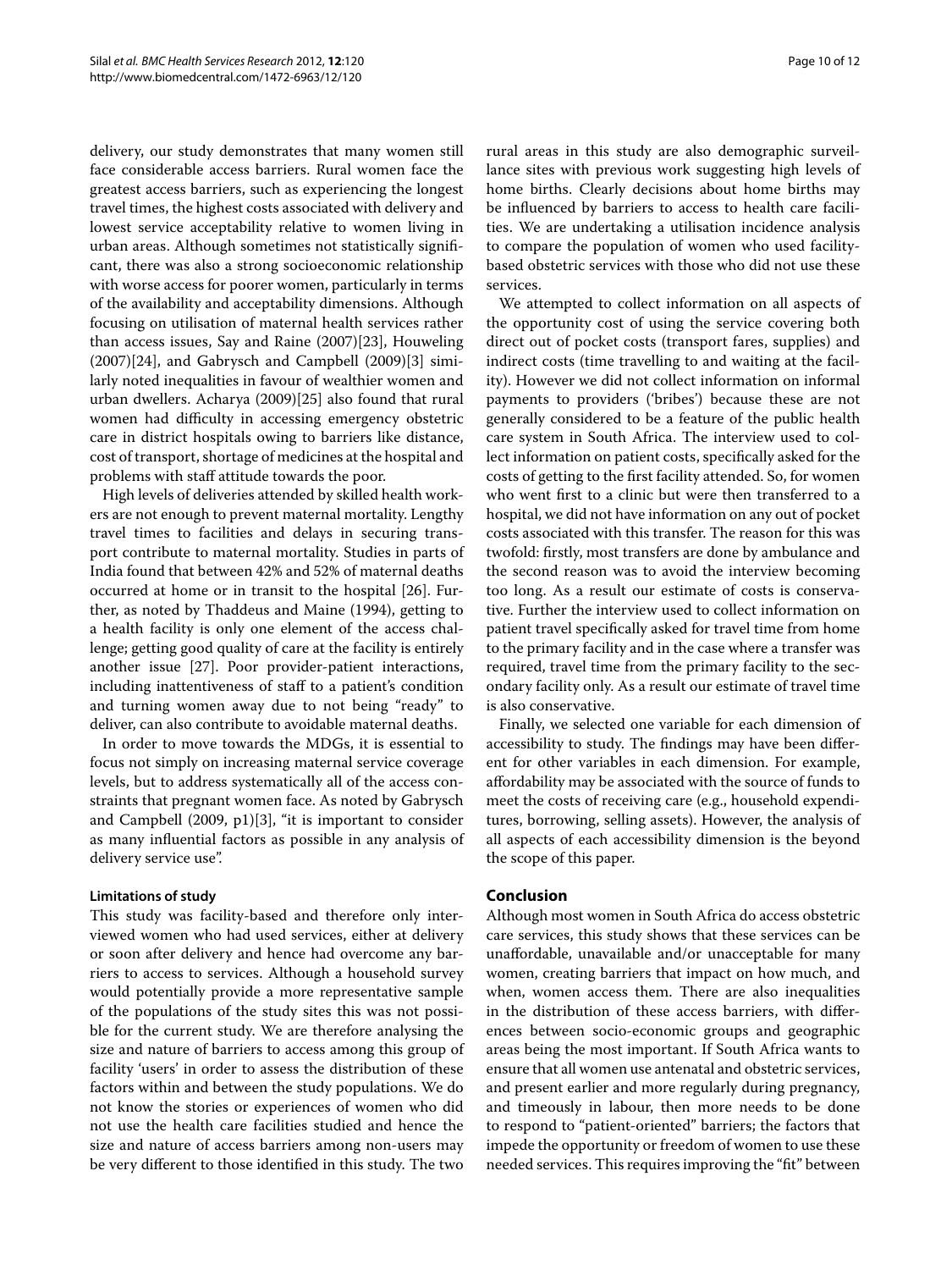the health care system and women through improving how and where services are provided, particularly in rural areas and for poor women. It also requires tackling the ways in which services are delivered through the attitudes and actions of health care providers. Taking on board the perceptions and experiences of those most affected the women themselves - offers the health care system an opportunity to expand beyond simply providing technical, medical care to creating a truly "enabling environment" in which to work towards the Millenium Development Goals.

#### **Abbreviations**

(ANC), Ante-natal care; (BBA), Born Before Arrival; (CEOC), Comprehensive Emergency Obstetric Care; (HW), Health Worker; (MDGs), Millennium Development Goals; (MMR), Maternal Mortality Rate; (NCCEMD), National Committee on the Confidential Enquiry into Maternal Deaths; (SES), Socioeconomic status.

#### **Competing interests**

The authors declare that they have no competing interests.

#### **Acknowledgments**

This work was carried out with support from the Global Health Research Initiative (GHRI), a collaborative research funding partnership of the Canadian Institutes of Health Research, the Canadian International Development Agency, Health Canada, the International Development Research Centre, and the Public Health Agency of Canada.

#### **Author details**

<sup>1</sup> Department of Statistical Sciences, University of Cape Town, Rondebosch, Cape Town, South Africa. <sup>2</sup> Centre for Health Policy, School of Public Health, Faculty of Health Sciences, University of the Witwatersrand, Braamfontein, Johannesburg, South Africa. <sup>3</sup> Health Economics Unit, University of Cape Town, Rondebosch, Cape Town, South Africa. <sup>4</sup>Centre for Health Economics and Policy Analysis, McMaster University, Hamilton, Canada. <sup>5</sup> School of Community Based Medicine, University of Manchester, Manchester, UK.

#### **Author's contributions**

All authors contributed to the conceptualisation of the research and drafted the article. In addition, SPS undertook the preparation of dataset, interpretation of the data and the statistical analyses, LPK and BH undertook the preparation of the qualitative data and LPK undertook the qualitative data analysis. All authors read and approved the final manuscript.

#### Received: 6 October 2011 Accepted: 21 May 2012 Published: 21 May 2012

#### **References**

- <span id="page-10-0"></span>1. Hogan MC, Foreman KJ, Naghavi M, Ahn SY, Wang M, Makela SM, Lopez AD, Lozano R, Murray CJL: **Maternal mortality for 181 countries, 1980-2008: a systematic analysis of progress towards millennium development goal 5.** Lancet 2010, **375**(9726):1609–23.
- <span id="page-10-1"></span>2. Campbell OMR, Graham WJ: **Strategies for reducing maternal mortality: getting on with what works.** Lancet 2006, **368**(9543): 1284–1299. [\[http://www.ncbi.nlm.nih.gov/pubmed/17027735\]](http://www.ncbi.nlm.nih.gov/pubmed/17027735).
- <span id="page-10-2"></span>3. Gabrysch S, Campbell OMR: **Still too far to walk: literature review of the determinants of delivery service use.** BMC Pregnancy and Childbirth 2009, **9:**34. [\[http://www.pubmedcentral.nih.gov/articlerender.](http://www.pubmedcentral.nih.gov/articlerender.fcgi?artid=2744662&tool=pmcentrez&rendertype=abstract) [fcgi?artid=2744662&tool=pmcentrez&rendertype=abstract\]](http://www.pubmedcentral.nih.gov/articlerender.fcgi?artid=2744662&tool=pmcentrez&rendertype=abstract).
- <span id="page-10-3"></span>4. WHO: **Reduction of maternal mortality. A joint WHO/UNFPA/UNICEF/World Bank Statement.** 1999, [\[http://www.](http://www.journals.cambridge.org/abstract_S0021932002242832) [journals.cambridge.org/abstract](http://www.journals.cambridge.org/abstract_S0021932002242832) S0021932002242832].
- <span id="page-10-4"></span>5. Kerber K, de Graft-Johnson J, Bhutta Z: **Continuum of care for maternal, newborn, and child health: from slogan to service delivery.** The Lancet 2007, **370**(9595):1358–1369. [\[http://www.ncbi.nlm.nih.gov/](http://www.ncbi.nlm.nih.gov/pubmed/17933651http://www.sciencedirect.com/science/article/pii/s0140-6736(07)61578-5) [pubmed/17933651http://www.sciencedirect.com/science/article/pii/](http://www.ncbi.nlm.nih.gov/pubmed/17933651http://www.sciencedirect.com/science/article/pii/s0140-6736(07)61578-5) [s0140-6736\(07\)61578-5\]](http://www.ncbi.nlm.nih.gov/pubmed/17933651http://www.sciencedirect.com/science/article/pii/s0140-6736(07)61578-5).
- <span id="page-10-5"></span>Lancet 2009, **374**(9694):1023–1031. [\[http://www.ncbi.nlm.nih.gov/](http://www.ncbi.nlm.nih.gov/pubmed/19709737) [pubmed/19709737\]](http://www.ncbi.nlm.nih.gov/pubmed/19709737). 7. Blaauw D, Penn-Kekana L: **Maternal health.** In South African Health
- <span id="page-10-6"></span>Review. Edited by Fonn S, Padarath A. Durban: Health Systems Trust; 2010:3–28. [\[http://www.hst.org.za/publications/876\]](http://www.hst.org.za/publications/876).
- <span id="page-10-7"></span>8. Nicol E, Bradshaw D: **Maternal, newborn and child survival: data challenges.** In South African Health Review. Edited by Fonn S, Padarath A. Durban ; 2010:73–78. [\[http://www.hst.org.za/publications/876\]](http://www.hst.org.za/publications/876).
- <span id="page-10-8"></span>9. Lehohla PSA: **Millenium development goals country report 2010 - South Africa.** Tech. rep., Statistics South Africa 2010 [\[http://www.undp.](http://www.undp.org.za/remository/func-startdown/277/) [org.za/remository/func-startdown/277/\]](http://www.undp.org.za/remository/func-startdown/277/).
- <span id="page-10-9"></span>10. Mannak M: **Child, maternal mortality reach crisis levels.** 2011. [\[http://](http://www.businesslive.co.za/incoming/2011/05/24/child-maternal-mortality-reach-crisis-levels) [www.businesslive.co.za/incoming/2011/05/24/child-maternal-mortality](http://www.businesslive.co.za/incoming/2011/05/24/child-maternal-mortality-reach-crisis-levels)[reach-crisis-levels\]](http://www.businesslive.co.za/incoming/2011/05/24/child-maternal-mortality-reach-crisis-levels).
- <span id="page-10-10"></span>11. National Department of Health: **South Africa demographic and health survey 2003.** Pretoria: Tech. rep., Medical Research Council OrcMacro; 2007.
- <span id="page-10-11"></span>12. National Department of Health: **2008 National Antenatal Sentinal HIV and Syphilis Prevalence Survey.** South Africa: Tech. rep.; 2009.
- <span id="page-10-12"></span>13. NCCEMD: **Saving Mothers 2005-2007 : Fourth report on confidential enquiries into maternal deaths in South Africa.** Pretoria: Tech. rep., National Committee on Confidential Enquiries into Maternal Deaths; 2008. [\[http://www.doh.gov.za/docs/reports/2007/savingmothers.pdf\]](http://www.doh.gov.za/docs/reports/2007/savingmothers.pdf).
- <span id="page-10-13"></span>14. McIntyre D, Thiede M, Birch S: **Access as a policy-relevant concept in low- and middle-income countries.** Health Economics, Policy and Law 2009, **4:**179–193.
- <span id="page-10-14"></span>15. Morse J: **Approaches to qualitative-quantitative methodological triangulation.** Nursing Res 1991, **40**(2):120. [\[http://journals.lww.com/](http://journals.lww.com/nursingresearchonline/Abstract/1991/03000/Approaches_to_Qualitative_Quantitative.14.aspx) [nursingresearchonline/Abstract/1991/03000/Approaches](http://journals.lww.com/nursingresearchonline/Abstract/1991/03000/Approaches_to_Qualitative_Quantitative.14.aspx) to Qualitative [Quantitative.14.aspx\]](http://journals.lww.com/nursingresearchonline/Abstract/1991/03000/Approaches_to_Qualitative_Quantitative.14.aspx).
- <span id="page-10-15"></span>16. Greene JC, Caracelli VJ, Graham WF: **Toward a conceptual framework for mixed-method evaluation designs.** Educational Res 2011, **11**(3):255–274.
- <span id="page-10-16"></span>17. Johnson R, Onwuegbuzie A: **Mixed methods research: A research paradigm whose time has come.** Educational Researcher 2004, **33**(7):14. [\[http://edr.sagepub.com/content/33/7/14.short\]](http://edr.sagepub.com/content/33/7/14.short).
- <span id="page-10-17"></span>18. Chambers R, Skinner C: Analysis of Survey Data. Chichester. UK: Wiley Series in Survey Methodology, Wiley; 2003.
- <span id="page-10-18"></span>19. Coovadia H, Jewkes R, Barron P, Sanders D, McIntyre D: **The health and health system of South Africa: historical roots of current public health challenges.** Lancet 2009, **374**(9692):817–834. [\[http://www.ncbi.](http://www.ncbi.nlm.nih.gov/pubmed/19709728) [nlm.nih.gov/pubmed/19709728\]](http://www.ncbi.nlm.nih.gov/pubmed/19709728).
- <span id="page-10-19"></span>20. Chopra M, Daviaud E, Pattinson R, Fonn S, Lawn JE: **Saving the lives of South Africa's mothers, babies, and children: can the health system deliver?** Lancet 2009, **374**(9692):835–846. [\[http://www.ncbi.nlm.nih.gov/](http://www.ncbi.nlm.nih.gov/pubmed/19709729) [pubmed/19709729\]](http://www.ncbi.nlm.nih.gov/pubmed/19709729).
- <span id="page-10-20"></span>21. Mcintyre D, Klugman B: **The human face of decentralisation and integration of health services: experience from South Africa.** Reproductive Health Matters 2003, **11**(21): 108–119.
- <span id="page-10-21"></span>22. Gilson L, McIntyre D: **Removing user fees for primary care in Africa: the need for careful action.** Br Med J 2005, **331**(7519):762–765. [\[http://](http://ovidsp.ovid.com/ovidweb.cgi?T=JS&PAGE=reference&D=emed7&NEWS=N&AN=2005450943) [ovidsp.ovid.com/ovidweb.cgi?T=JS&PAGE=reference&D=](http://ovidsp.ovid.com/ovidweb.cgi?T=JS&PAGE=reference&D=emed7&NEWS=N&AN=2005450943) [emed7&NEWS=N&AN=2005450943\]](http://ovidsp.ovid.com/ovidweb.cgi?T=JS&PAGE=reference&D=emed7&NEWS=N&AN=2005450943).
- <span id="page-10-22"></span>Say L, Raine R: A systematic review of inequalities in the use of **maternal health care in developing countries: examining the scale of the problem and the importance of context.** Bull World Health Organization 2007, **85:**812–819.
- <span id="page-10-23"></span>24. Houweling T, Ronsmans C, Campbell O, Kunst A: **Huge poor-rich inequalities in maternity care: an international comparative study of maternity and child care in developing countries.** Bull World Health Organization 2007, **85:**745–754.
- <span id="page-10-24"></span>25. Acharya A, McNamee P: **Assessing Gujarat's 'Chiranjeevi' Scheme.** Econ Political Weekly 2009, **XLIV**(48):13–15. [\[http://www.](http://www.indiaenvironmentportal.org.in/files/Chiranjeevi.pdf) [indiaenvironmentportal.org.in/files/Chiranjeevi.pdf\]](http://www.indiaenvironmentportal.org.in/files/Chiranjeevi.pdf).
- <span id="page-10-25"></span>26. Mavalankar DV, Rosenfield A: **Maternal mortality in resource-poor settings: policy barriers to care.** Am J Public health 2005, **95**(2):200–203.